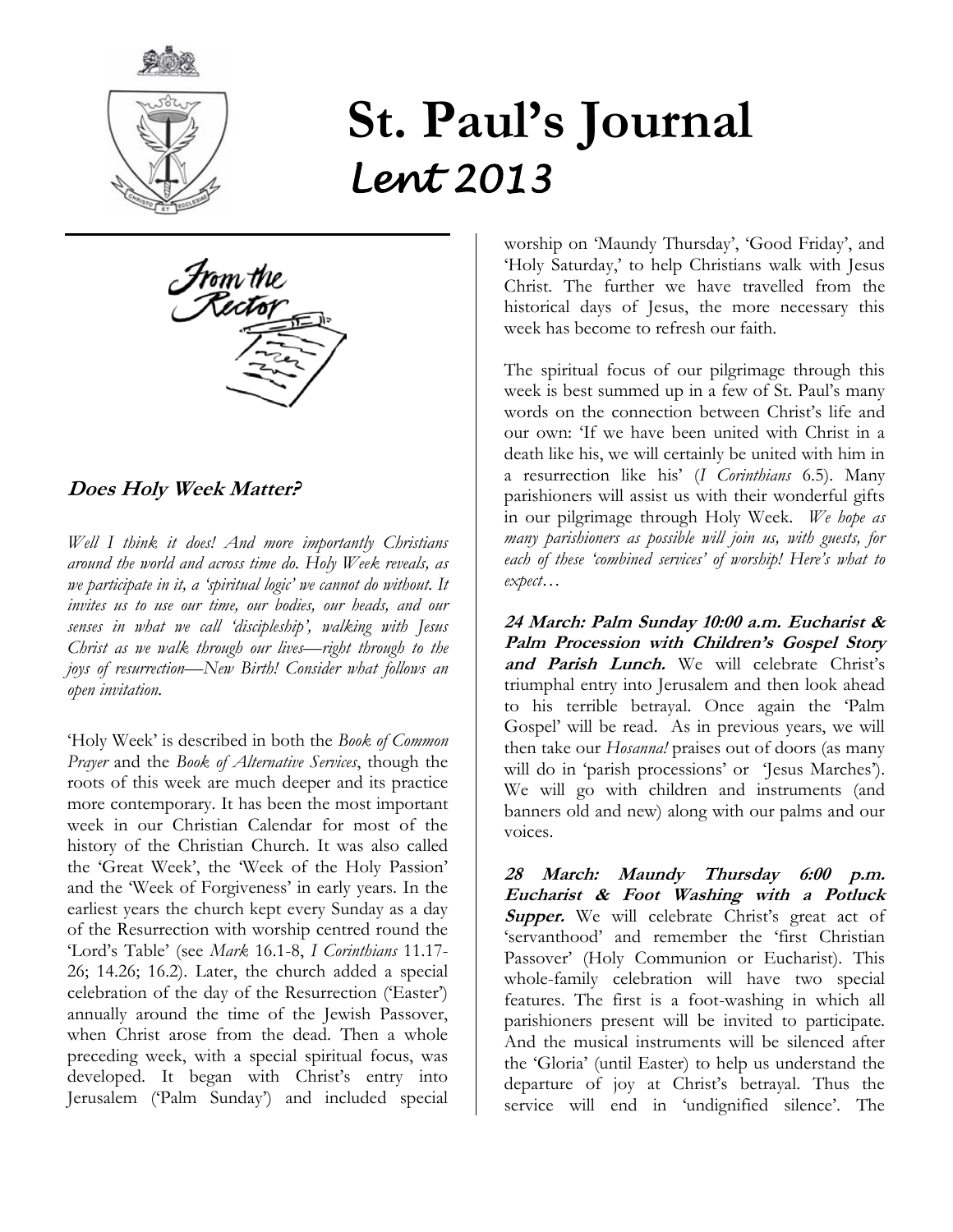furnishings of the church, as in previous years, will be stripped to signify Christ's betrayal and absence—but not the disappearance of divine love.

**29 March: Good Friday 12:00 p.m. Liturgy of the Cross with Children's Activities in Parish House.** We will commemorate Christ's death for us on the cross. This is a 'service of the word' based on hearing the Scriptures. We will pray and sing as we mourn our Saviour, and begin to hope for the resurrection within the enduring love of God. Various members of the congregation will offer meditations on the Scriptures that they have prepared. We shall begin our service at noon, the hour of the crucifixion. The service will likely end by about 2.00 p.m. or so.

**30 March: Holy Saturday 7:00 p.m. Scripture, Song, Poetry and Light.** We will keep watch and pray in word and song, in the hope of Christ's resurrection. Long ago, the Vigil began late Saturday and then very early on Sunday moved into the first Easter Eucharist. But contemporary familybased parishes, like ours, separate these two. An Easter Candle will be lit in the darkness of the Vigil, and then the worshippers' candles will be lit to mark our prayers. The ancient song of salvation, the *Exultet*, and other songs will be sung. Scriptures and poems describing God's love throughout history will be shared. *Those who join us can't believe that more folks aren't there!*

**31 March: Easter Sunday 10:00 a.m. Choral Eucharist with Children's Programme in Parish House.** Having walked with Christ in his trials, suffering and death we will now celebrate his glorious resurrection with all the arts or our hands and voices and instruments! It is the most joyful day of the Christian year, and a day when the parish draws together to sing its praises to our Saviour. In the midst of the Eucharist we will renew our baptismal vows. And we will sing and say many times: 'Alleluia! The Lord is risen…He is risen indeed! Alleluia'

#### **Beyond the Chancel Steps:**

#### **Why does the Date for Easter Change Every Year?**

Recently I prepared the duty schedule for the Chancel Guild to take us through the weeks in Lent and Easter. It set me wondering why the date for Easter Sunday changes every year and can fall in March or April. Consequently the dates for Ash Wednesday as well as Palm Sunday vary as well. But "Why? ", I asked myself.

I learned as a child that it had something to do with the moon and Passover. Being no longer a child, by almost three score years and ten, I decided there was no time like the present to seek an answer to the question. Once again I turned to the wonders of the Internet and low and behold found an abundance of information on the topic. I'll share one of the more straight forward answers to the question with you. Mary Fairchild at: [http://christianity.about.com](http://christianity.about.com/) had the following to say about Easter Dates:

#### **The Short Answer**

*At the heart of the matter lies a simple explanation. The early church fathers wished to keep the observance of Easter in correlation to the Jewish Passover. Because the death, burial, and resurrection of Jesus Christ happened after the Passover, they wanted Easter to always be celebrated subsequent to the Passover. And, since the Jewish holiday calendar is based on solar and lunar cycles, each feast day is moveable, with dates shifting from year to year.* 

I was happy the understanding I have had since childhood was not wrong but the explanation, according to Mary Fairchild, is more complicated.

#### **The Long Answer**

*Today, in western Christianity, Easter is always celebrated on the Sunday immediately following the* **Paschal Full Moon** *date of the year. I had previously, and somewhat erroneously stated, "Easter always is celebrated on the Sunday immediately following the first full moon after the vernal (spring) equinox." This statement was true prior to 325 A.D.; however, over the course of history (beginning in 325 A.D. with the Council of Nicea), the Western Church decided to establish a more standardized system for determining the date of Easter.*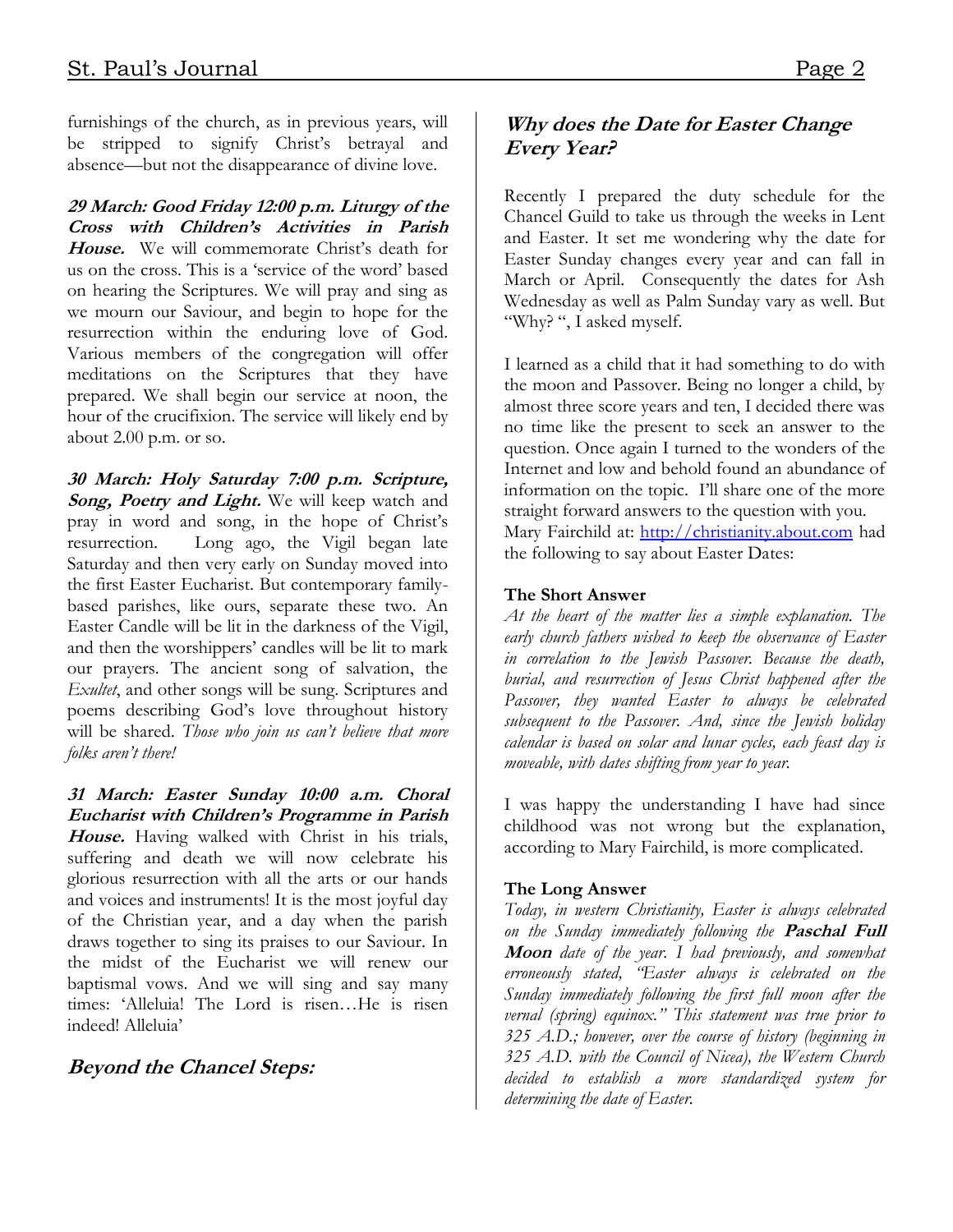*In actuality, the date of the* **Paschal Full Moon** *is determined from historical tables, and has no correspondence to lunar events.* 

*As astronomers were able to approximate the dates of all full moons in future years, the Western Christian Church used these calculations to establish a table of Ecclesiastical Full Moon dates. These dates would determine the Holy Days on the Ecclesiastical calendar.* 

*Though modified slightly from its original form, by 1583 A.D. the table for determining the Ecclesiastical Full Moon dates were permanently established and has been used since to determine the date for Easter. Thus, according to the Ecclesiastical tables, the Paschal Full Moon is the first Ecclesiastical Full Moon date after March 20 (which happened to be the vernal equinox date in 325 A.D.). So, in Western Christianity, Easter is always celebrated on the Sunday immediately following the Paschal Full Moon.* 

*The Paschal Full Moon can vary as much as two days from the date of the actual full moon, with dates ranging from March 21 to April 18. As a result, Easter dates can range from March 22 through April 25 in Western Christianity.* 

So yes, Easter Day does relate to Passover and the stages of the moon, but I think I now have a better understanding why Easter Day, and Ash Wednesday and Palm Sunday, preceding accordingly, are never the same dates. I trust you do to, thanks to Mary Fairchild's explanation.

If you are interested in knowing how the Eastern Orthodox Church calculates Easter Day, look online at[:http://christianity.about.com/od/faqhelpdesk/qt](http://christianity.about.com/od/faqhelpdesk/qt/whyeasterchange.htm) [/whyeasterchange.htm.](http://christianity.about.com/od/faqhelpdesk/qt/whyeasterchange.htm)

*Margaret Bateman Ellison, Chancel Guild Director* 

### **Friends of St. Paul's**

It is a nice time of year to greet Friends. After a long winter, the sun seems brighter and the days longer. But, still, our winter seems to be starting all over again!

We are entering the church's Lenten Services. We began with Ash Wednesday when we received the ashes. Two services were held –one in the morning and one in the evening. On Maundy Thursday "foot washing" is offered.

The Easter flowers and plants are always so beautifully arranged at St. Paul's and are such a spiritual part of the Easter message.

A Happy Easter to all Friends.

God Bless.

*Dot Kelly*

#### **To Be a Pilgrim**

*"I'll fear not what men say, I'll labour night and day To be a pilgrim."*

So sings Valiant-for-Truth in John Bunyan's great allegory *The Pilgrim's Progress*. What is it that fascinates us about the idea of travelling by foot on a spiritual quest?? We recall Chaucer's line: "Than longen folk to goon on pilgrimages." Is there indeed a longing deep within us to set out, maybe to Santiago de Compostela, as did Arthur Boers. Remember him? He wrote the book *The Way is Made by Walking,* describing his 833km walk along the Camino de Santiago. He also talked about it in St Paul's Church. Well now, 800 plus kilometres through northern Spain is not quite what we had in mind . . . But can we actually avoid the experience of pilgrimage? In his foreword to Boers book Eugene Petersen comments: "There is nothing more pedestrian (literally!) than walking on a way, a road, a path. But the moment we put one foot in front of the other, we might very well find ourselves on a pilgrimage."

What is our motivation for wanting to go on a pilgrimage, be it physical, or of the spirit? Bunyan's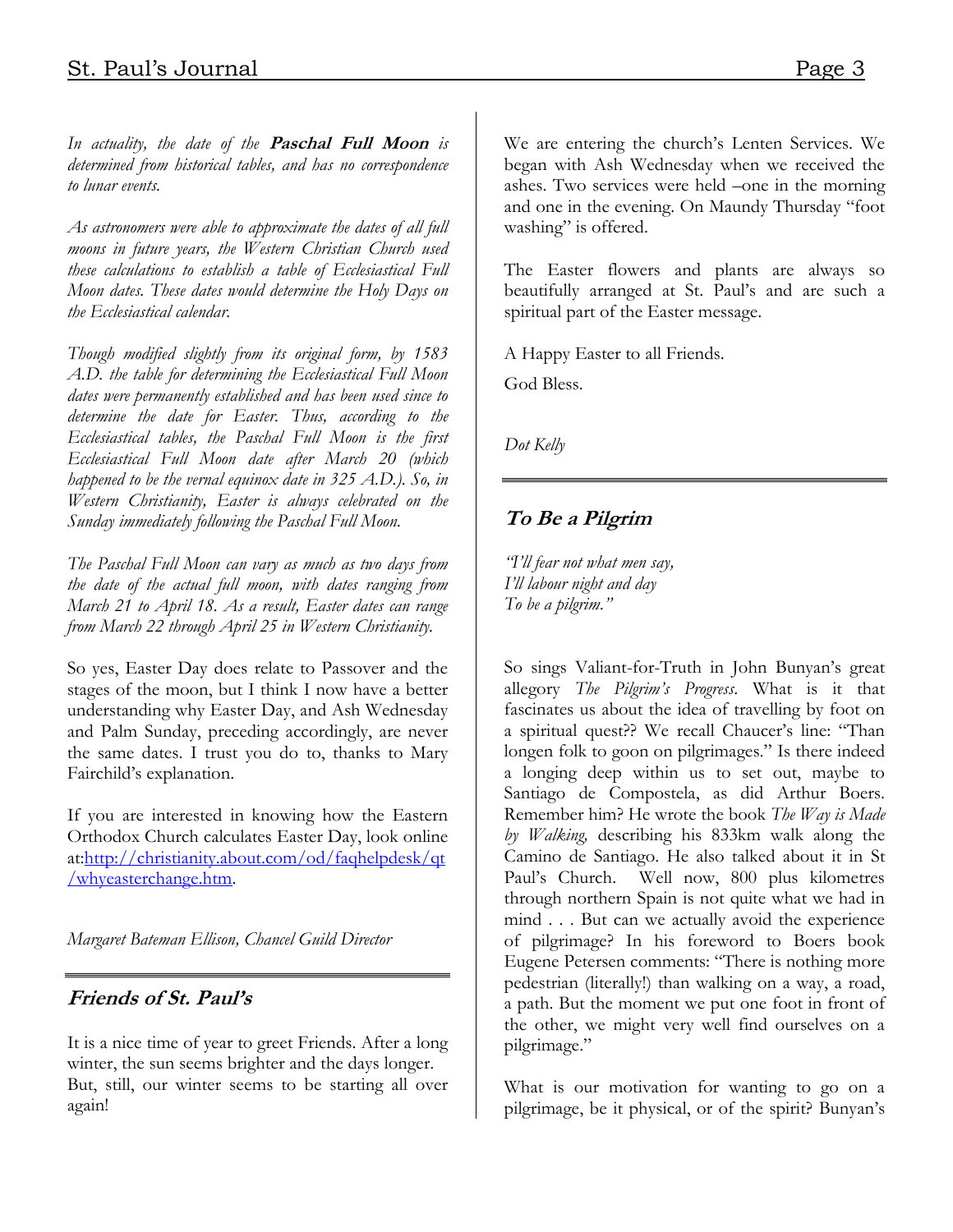Christian wants to be freed from the burden of guilt upon his back, he wants to get out of the city of Destruction, and he runs from home crying "Life, life, eternal life." In the 20<sup>th</sup> century allegory *The Pilgrim's Regress* by C. S. Lewis, the main protagonist John, lives in the city of Puritania and grows up in fear of "The Landlord" (a synonym for God) and he chafes at the list of rules which the Stewards (priests) want to impose upon everyone. Playing one day in woods near the sea John has a glimpse of an island. It has a beauty which awakes a deep longing within him. One day he sets out to pursue his vision (and to escape from the sight of the Landlord's castle with all its oppressive associations).

Intermittently throughout their respective pilgrimages both Christian and John meet with discouragement, fear, and false counsel. Christian falls into the Slough of Despond soon after setting out, and has to be rescued. Much later, he and his companion Hopeful stray off the path and are captured by Giant Despair and locked up in Doubting Castle, from which they barely escape with their lives. For his part, John is assailed by lust, mammon, romantic escapism, and its supposed antidote, Freudian cynicism. He is rescued by the personification of Reason, and continues his journey with a companion called Vertue, who has the moral integrity which John seems to lack.

At the conclusion of both stories, there is a sense of a return to the beginning. Christian and Hopeful, within sight of the Celestial City, must cross the final River. Christian, who has passed through many dangers and temptations on his journey and has received the faith to surmount them, now finds "a great darkness and horror" upon him, worse than when he was floundering in the Slough of Despond at the beginning of his pilgrimage. He is only able to recover when Hopeful reminds him that this trial is not a sign that God has forsaken him, but is an invitation to remember God's presence in the past, and to have faith in him during the present experience.

Meanwhile John and Vertue have now crossed the great chasm that separates unbelief from faith, but find that in order to complete their journey they must retrace their steps, although the road now looks very different. When they arrive back at the mountain range they knew as "The Landlord's Castle" they find that it is simply the other side the Island which had first aroused in John the desire to start his pilgrimage. In the fading light they cross over the brook and enter into that Kingdom which is beyond human desire or power of description.

It seems that whether we like it or not we are on a pilgrimage. We call it Life. What is the goal of our pilgrimage? We could say that it is to follow the will of God as we understand it. That is at least a start. We take a step, praying that it is in the right direction, and find, as the Spanish poem says: "the way is made by walking". But as we reflect upon the course of our life this Lent, it may be that God will reveal to us that we have become distracted from our goal, even that we have substituted false goals for our original one. Perhaps, like the characters in these allegories, we may have to retrace our steps. Our Lord reminded his disciples that they needed to become like little children to enter the Kingdom, he even told Nicodemus that he needed to be born again. If we take those radical metaphors seriously it seems that our pilgrimage, like Christian's, must take us through the Valley of Humiliation. In that valley we may meet the one who is Himself the Way.

*Christopher A. Oddy* 

## **Rethinking Epiphany**

Lately, I have been thinking of the meaning of the biblical story of the magi. This is clearly the intention of the beautifully prepared drawings at the front of our Church, prepared by Ian McKinnon and coloured by our Sunday School children. These images remind us of their story. They remind us that they heard of Christ, and they could not rest till they visited with him and worshiped him. And they remind us that they travelled far in their search for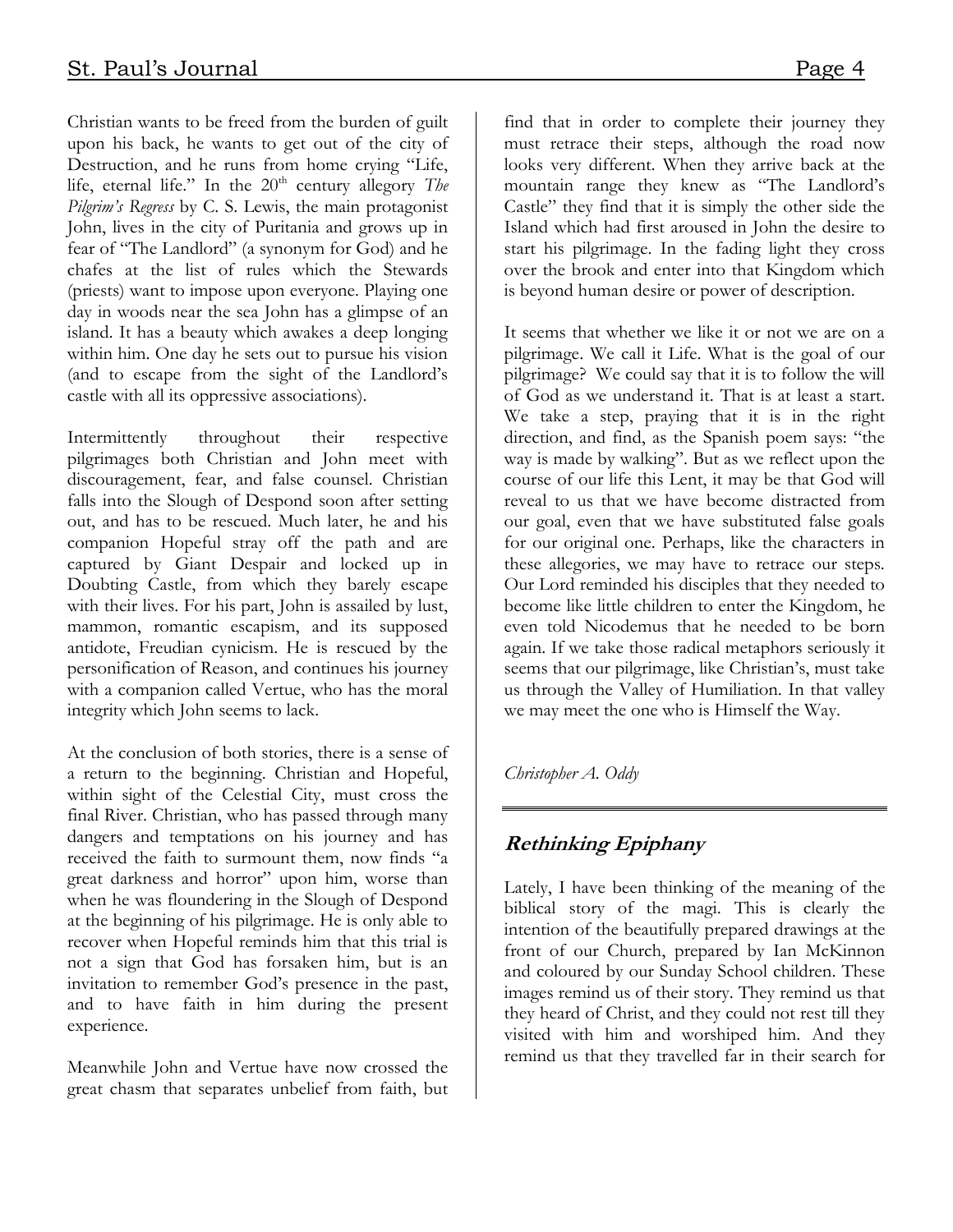Christ, past the kingdom of Herod, past the distractions and legalities of Jerusalem, to find the baby Jesus. And they remind us that they traveled back a different way after their visit. So what are we to make of these magi as we journey past the feast of Saint Paul – this past Sunday the  $26<sup>th</sup>$  of January, through the dead of winter to the season of Lent and the Holy days of Easter?

 We are just past the season of Christmas, and Epiphany. To get to Epiphany we do experience a series of events. Before 'Christmastide', we have Advent – our preparation for the birth of Christ, the celebration of the birth of Christ at Christmas day, and then Epiphany the realization of the impact and meaning of his birth. Epiphany is, then, part of the events that give shape and meaning to our personal faith. Like the magi, we have the opportunity to seek, accept and embrace Christ. The story of their journey and worship are thus an integral part of the Christian year and experience. And it is a story that gives us both an opportunity and a need to consider the meaning of Christ on earth, among us, and working in us. In that way, we too can make our journey of thought, worship and commitment to Christ.

Martin Luther King, Jr. once said:

"Ten thousand fools proclaim themselves into obscurity, while one wise man forgets himself into immortality."

In terms of his speeches, King is no doubt best remembered for his "I Have a Dream" speech of 1963. In that speech, which was delivered at the base of the Lincoln Memorial on August 28<sup>th</sup>, 1963, King spoke about the promise of an America in which all are created equal and subject to the laws of God and the promise of equality before God. That speech even drew the attention of the FBI as identifying King as threat to America, and American security. But it was also viewed as a triumph, and a highlight of the civil rights march, which had been organized by the civil rights coalition, and it supported the ideas of the Kennedy administration.

King best described the central idea of such a unified America, where all are equal, in a short passage:

> "I have a dream that my four little children will one day live in a nation where they will not be judged by the color of their skin but by the content of their character. I have a dream today!"

What does Epiphany – and what do we - have to do with that dream?

In his 1997 journal article Interiority and Epiphany: A Reading in New Testament Ethics, later included as a chapter in his book *On Christian Theology* (Blackwell, 1999), Archbishop Rowan Williams confronts the topic of Epiphany in the sense of transformation, and in the context of Christian ethics. He argues that our faith must be integrated – there is not a separation of the internal thought from the external actions of a person. And it is important that, as Williams says, "We act in such a way that the nature of God becomes visible to others". Ethics become, in such a model, not a set of rules but come out of our reflection, our thinking and commitment to others … and are a reflection of God manifested to others, while denying our own self -interest.

In this extract taken from his Christmas Day (2011) sermon, delivered at Canterbury Cathedral, Rowan Williams says:

"Very near the heart of Christian faith and practice is this encounter with God's questions, 'who are you, where are you?' Are you on the side of the life that lives in Jesus, the life of grace and truth, of unstinting generosity and unsparing honesty, the only life that *gives* life to others? Or are you on your own side, on the side of disconnection, rivalry, the hoarding of gifts, the obsession with control? ... What we say or do in our response to Jesus is our way of discovering for ourselves and showing to one another what is real in and for us ... the truth is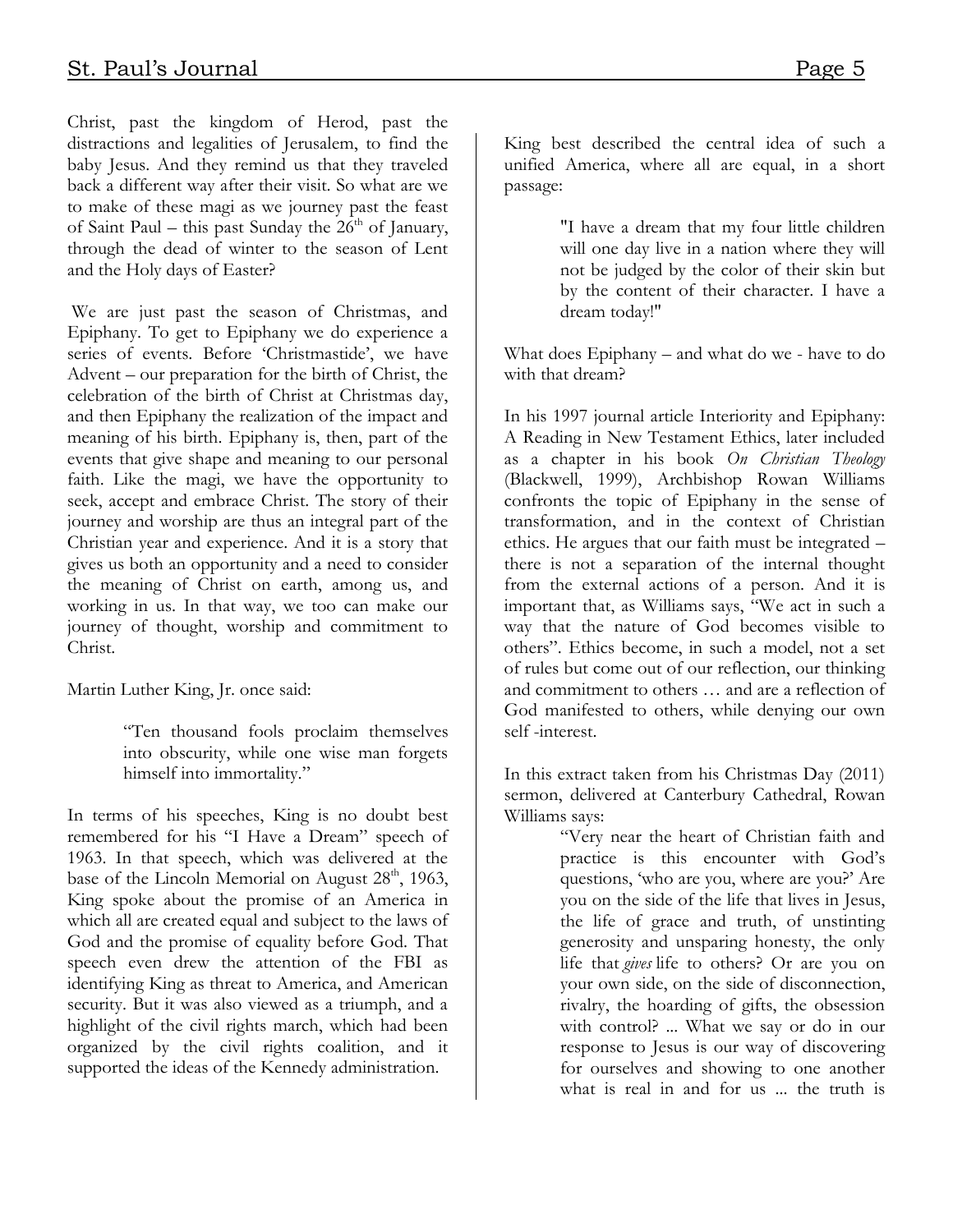still an uncompromising one: if you cannot or will not respond, you are walking away from reality into a realm of trackless fogbound falsehood".

Just as the magi had to go on a journey to discover the reality and meaning of the birth of Christ, we are called to do so in thought, and reflection, and action, as well. The times we live in, the multiple pressures for time and attention and energy we face, the moral questions that we confront individually and in our lives together… there is indeed a personal relevance and freshness to Epiphany!

On coming to the house, they saw the child with his mother Mary, and they bowed down and worshiped him. Then they opened their treasures and presented him with gifts of gold and of incense and of myrrh. And having been warned in a dream not to go back to Herod, they returned to their country by another route.

Matthew 2:1-12

*Patrick Hartling* 



#### **A Lenten Glimpse into a Postulant in the Making**

*I presented myself to Paul Friesen almost exactly a year ago towards the end of Lent to say I could no longer deny, dodge or run from this calling from God. I needed to give myself and my story over to God and my faith community to discern the nature of that calling. Out of that meeting a succession of*  *events, requirements to be met, "hoops to be jumped" continue to spin out… resulting in a complete re-organising of my life as I have known it. As an "inquirer", my technical status at the moment, not only does the fathomless, probing questions continue to be posed to me, but in the midst of constant change there is no doubt whatever the outcome the Holy Spirit working through my faith community is at work: I am being refined and irreversibly changed and changing "I" who answered "Here I am Lord" is being revealed.* 

*Now, less than a year later I am being prepared for ACPO (Advisory Committee on Postulants for Ordination). I am being asked again to write reflection papers that involve yet another "autobiography", my understanding of priesthood etc. I find myself in an appropriate Lenten mode, revisiting reflections written last year with the hope that in the space they create I will once again feel God's presence and hear what he is saying to me now.* 

*What follows is an extract from one of three of those searching reflection papers required of me last year. A Lenten glimpse into a postulant in the making…*

"This autobiographical sketch is not only *very* brief but it is incomplete. [ ] That said, at this point in my life when looking over the "checklist" of things to address I feel overwhelmed. After all, not only am I well along life's path, but my life thus far as a visual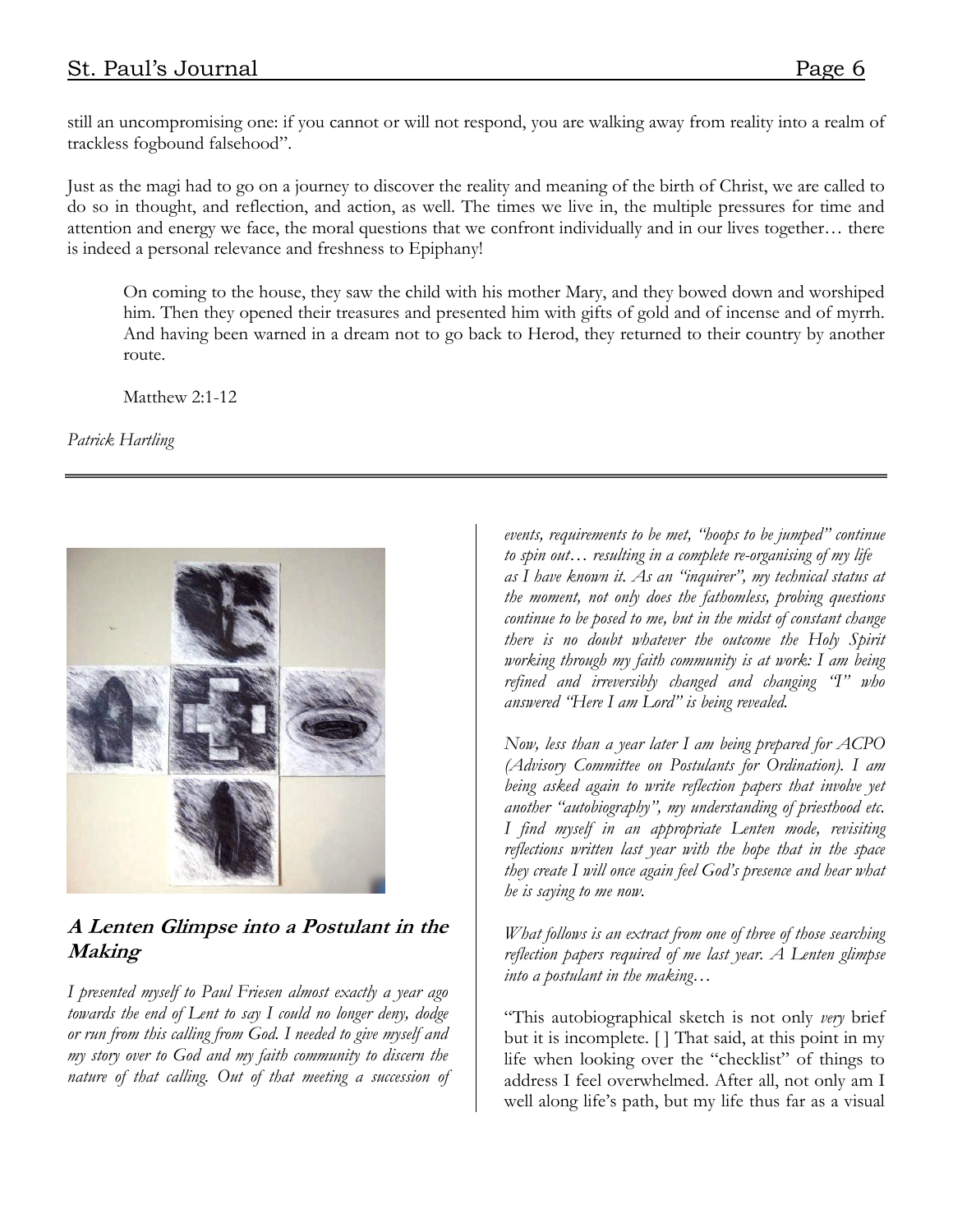artist and teacher has been one of keeping my eyes, heart and mind opened to the world—and yes to God. For if we are to hear and believe the accounts of the saints, God acts and calls to us before the formal sacrament of baptism into our new Life in Christ. In other words, little of my own life experiences and those of friends, family and the larger world has not gone un-examined. With respects to "religious awareness", "spiritual journey", "family of origin and relationship with your parents", "memorable (good and bad) childhood experiences", "strengths and weaknesses of character", "the greatest question you struggle with"—it has been very much in the solitude of my creative process over what now are decades, that I have faced and born witness to much: the splendour and the brokenness. And as much as bringing the beautiful into the world is a great gift, staring into one's (and the world's) brokenness is where Christ meets us. What follows then, is not so much a even a brief sketch, but a couple of "thumbnails", but I hope satisfactory to your requirements (in tandem with the other two reflections) for some adequate preliminary introduction to who I am.

Baptism, theological studies and my thesis.

I have completed a MTS (2010) at Trinity College at the University of Toronto. The thesis *Mutual Illumination and the Artist: Dispossession, Disinterested Love and Making Other,* was an intense examination of a thirty year art practice through the lens of theology—a faith filled tempering and even redemption of a life's work, very much offered up to the light of the cross, the sacramental and the Incarnation. My theological studies began in earnest very shortly after my baptism (University, King's College) by Rev. Dr. Paul Friesen (Pentecost 2003)—and I completed my first eight credits in full time studies at AST in 2004/5.

It may appear odd to begin here, so far along the earthly timeline as a mid-life baptism at the age of forty-six. However, in a pilgrimage with many significant demarcations of "before and after", baptism—dying to that (worldly) matter that *was* and being reborn into that which is of faith and hope is *the* defining demarcation: life and Life.

The MTS thesis was structured around a series of five drawings (post-conversion) titled Penatych in the Shape of a Cruciform (2005). The theological and formal contemplation of the five components of this work, much to my surprise in the end, opened itself in a very particular and concise way to a revisiting of earlier bodies of work – and the subject matter: family, human relations, community, grief, love, beauty… life: a "resurrected autobiography" if you will. The writing of the thesis and "redemption" of the earlier decades' work (and life), clearly led me to what I always knew but could not articulate: *all* found its source and being in the God I now professed. The dialogue and academic exercise of discussing the relationship between contemporary art and theology (or more pointedly, the lack of a discussion or interaction) that was the premise of the thesis and the "reason" for my theological studies was revealed to be a false dichotomy. Living in and through Faith is a process of unification of oneself—the historical is not erased, but the reality of time and brokenness is gathered up into something new, something accomplished only in relation to one's participation in the mystical body of Christ.

The call to priesthood I felt was implicit to my baptism (as impetuous as that may sound) and remains a true one. Whatever gifts I have (the skill in my hands an obvious one), the gift of "sight" (the *heart* that sees), the gift of teaching, the disposition of a caregiver and one who serves—these are not to be played off against a unique and singularly other gift that is "priestly"—but to be accepted as the many facets of one charism. That charism can be likened to white light that is refracted as it passes through different materials, creating a band of different coloured lights. So it is with each one of us, our individuality and uniqueness being the matter through which charism is refracted in different intensities, but working in unison within each of us.

Early Childhood. An only child in the midst of many. A Christian society.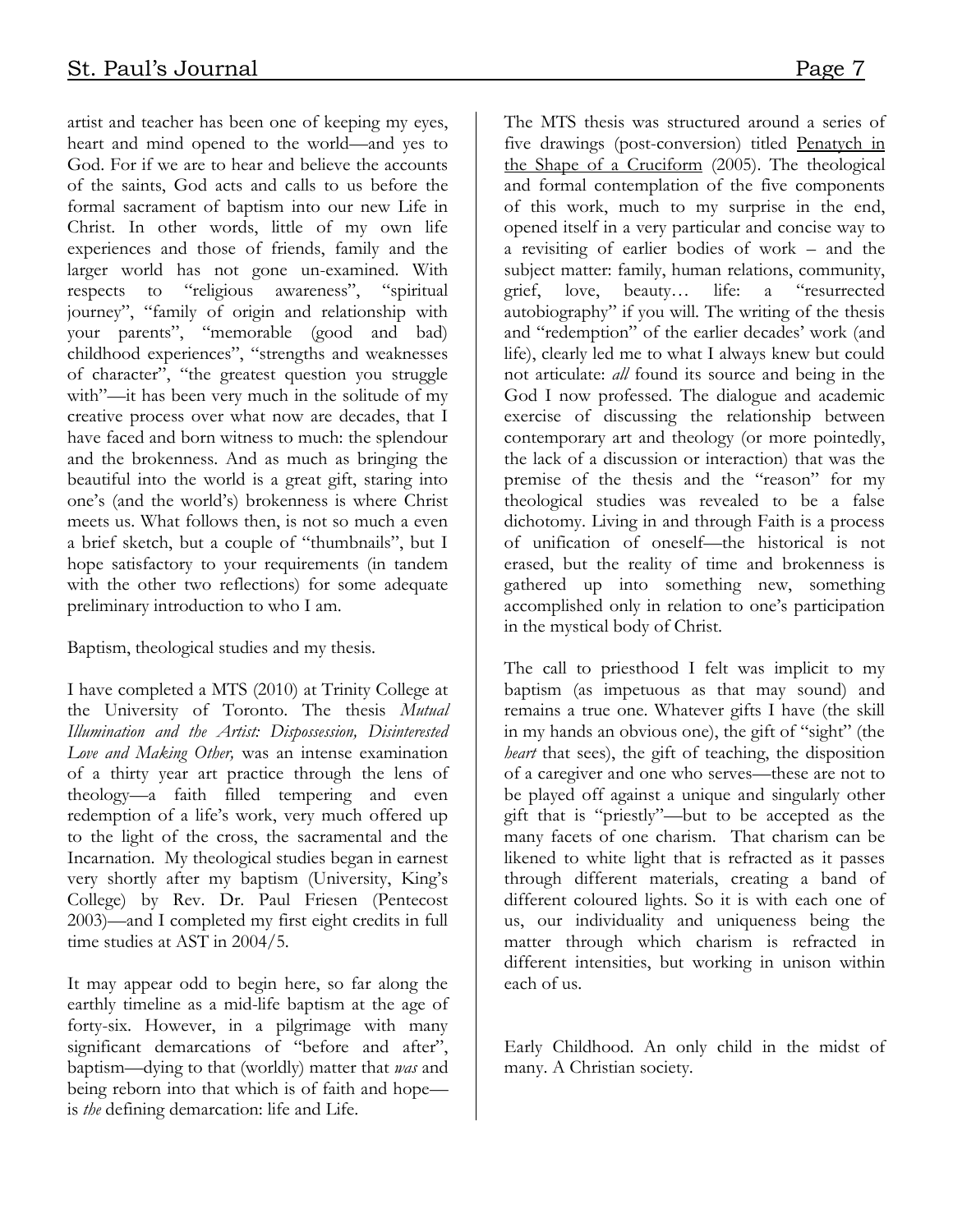Looking back on my childhood I feel I was brought up in a cultural and familial context that was un-selfconsciously Christian, imbued with a Christian ethos—surrounded by very human and very flawed but wonderful people who lived out the Gospel. We did not attend a church regularly during my childhood, yet once I was of school age, I was sent to Sunday school (Anglican as it so happens, being on CFB Petawawa). Bedtime included prayers and a picture of Jesus hung in my bedroom. Church was attended, with my mother, when we made our yearly family trips "Home" to Wallace Station, NS where my parents had grown up and their respective families had lived for two or three generations. During those summer vacations of at least two or three weeks duration (my father being a career military man vacation leave was generous for the times) my mother and her sister (my Aunt Jewel) and my grandfather would usually go to my grandfather's church, St. John's United in Wallace (a church that would eventually become very important to my own spiritual formation as young person). At other times we attended the Baptist Church (one designed and built by my mother's maternal grandfather, a master carpenter), near the cemetery where a vast network of family and friends were buried. Those summer visits would often find me invited to join a family on the neighboring farm at a Baptist Bible School.

My father's family was Roman Catholic (the only Roman Catholic family in the area), and of Irish descent – as was my mother's family, but Protestant. As a child I was always fascinated with the "Holy hardware" I would see at my McKinnon grandparents' home (rosaries, crucifixes, votive candles) but the particulars of their faith remained shrouded in a veil of mystery. My father, one of ten siblings and the third eldest, clearly had no interaction with the Roman Catholic Church. He self-identified as "agnostic" (a deeply thoughtful man, he was not however anti-religious or an atheist.) Neither was my father distanced from his family in any way over his apparent apostasy (in which he was not singular.)

One of the great blessings of being born to older parents (my mother was in her 43<sup>rd</sup> year, my father his  $39<sup>th</sup>$  at the time of my birth) was their being comfortably and well-established in their adulthood and their own skins (including the flaws that made them so beautifully human.) At no point did I feel they resented or coveted the carefree-ness of my childhood world. Quite to the contrary, I believe they did everything possible to see I had a safe space where the magical, the imaginative and the creative and yes, more importantly the spiritual, could and would flourish and be at play.

My parents were the bridge generation whose span was deeply anchored at one end in a severalgeneration way of life and thinking, and arched across the  $20<sup>th</sup>$  century and happily, with hope and anticipation sank its other end into, and embraced, the future —all this while remembering and honouring what went before and the families and community in which they had been nurtured and prepared for life. I grew up entertained and regaled with vivid story-telling and recollections of their earlier lives; in many ways I was fed on a past brimming with personages and events so real to me that they became my story, my companions along the way as well. However, in recalling what *had*  been, maudlin and saccharine nostalgia was not indulged. What made this "storybook" with which I grew up so important, so instructive—was the integrity of the re/membering. Much good sentiment filled the stories, much pathos and much in the way of compassion and forgiveness because the flawed human state was not glossed over. This was not a past served up by Disney Studios, but one articulated with a loving and sometimes painful splendour of witnessing to the human condition. It was in so many ways, "biblical"—a lived and living legacy. It would be this experience of my early days that allowed me to feel so strongly the apostolic witnessing, the lived human-to-human chain of witness we confess as Christians."

*Ian McKinnon*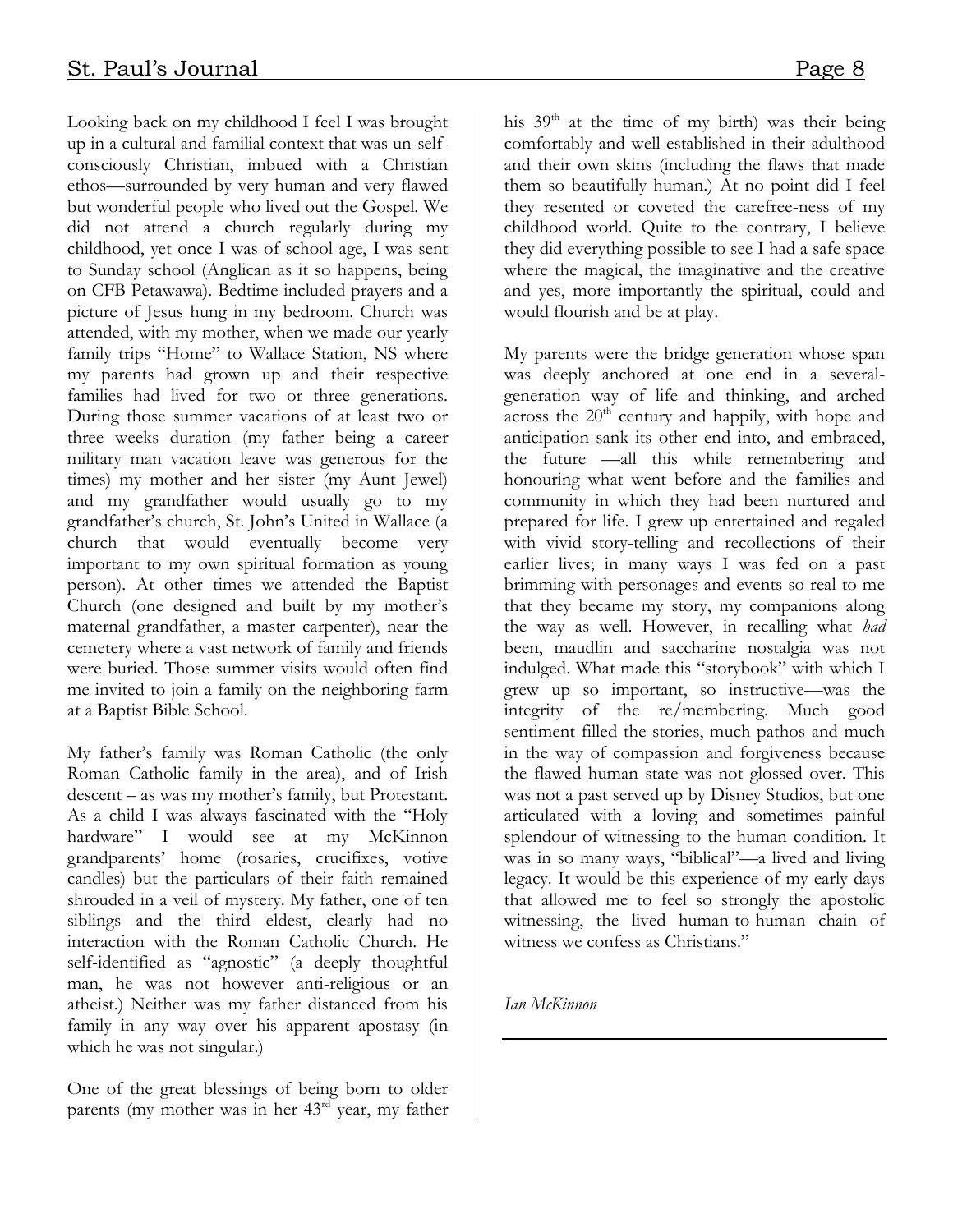

**An Historic Church Serving the Living God since 1749**

Anglican Church of Canada Diocese of N.S & P.E.I.

# **ST. PAUL'S JOURNAL**

*is published by* St. Paul's Church, 1749 Argyle Street, Halifax, NS B3J 3K4 (902) 429-2240 Fax 429-8230 *[office@stpaulshalifax.org](mailto:office@stpaulshalifax.org) www.stpaulshalifax.org*

**Rector:** Paul Friesen **Senior Warden:** Peter Secord **Junior Warden:** Max Moulton **Deputy Warden:** Derek Hounsell **Director of Music:** Andrew Killawee **Youth & Children's Education Director:** Bonnie Skerritt **Honorary Assistants:** Neale Bennet Gordon Redden **Parish Secretary:** Margot Metcalfe **Caretaker:** Ian McKinnon

Submissions to *St. Paul's Journal* are always welcome. **Why not submit a spiritual reflection, prayer, poem, or a book review?** Due to the Rector's Sabbatical, the next issue of St. Paul's Journal will be Thanksgiving 2013.